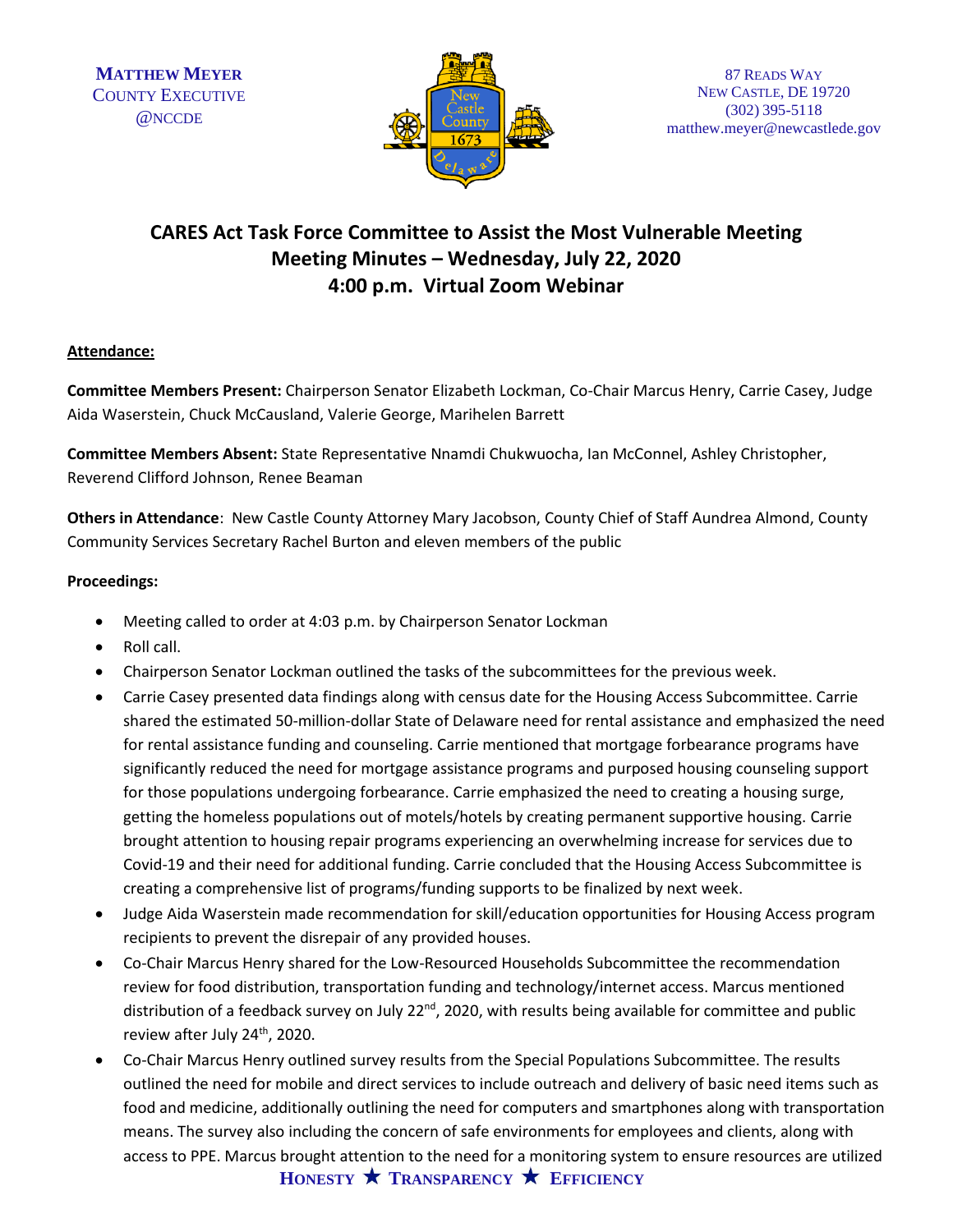in compliance with the CARES Act and that youth programs operate within State guidelines. Marcus emphasized the need for program considerations to include those that provide case management and to ensure that translation/bilingual services are made available. Marcus mentioned concern relating to the special needs populations and the challenges created by the lack of direct services and families without the technology needed for virtual services; along with the need to support education supplemental programs to fill the gaps created by virtual learning environments.

- Marihelen Barrett emphasized, from the survey results, the need for case management for the formerly incarcerated population group. Co-Chair Marcus Henry outlined the need for collaboration with the DOC relating to the relocation of this population group and what resources are being made available to them.
- Chairperson Senator Lockman noted the pattern of outreach, communications and case management needed across the different population groups.
- Judge Aida Waserstein brought attention to the need for expanding daycare services.
- Carrie Casey outlined the survey response for the Behavioral Health Subcommittee, many organizations have moved to telehealth, phone and email services but many are still offering in-person services that are facing challenges relating to technology access, medication distribution, treatment resistant clients, access to PPE and cleaning supplies, smaller environments, program cancellations, client participation and/or relapses. Carrie brought attention to clients experiencing lack of privacy and communication along with the increase in cases of depression, anxiety and stress, especially relating to basic needs and job/insurance loss; along with the mental and physical health concerns of staff due to overworking, stress and fear of sickness. Carrie concluded with the recommendation for funding and grant support for behavioral health agencies.
- Co-Chair Marcus Henry stated that committee members will consolidate recommendations and adjust according to the data received; this review of recommendations will not include funding levels and recommendations will need to be reviewed for compliance. This recommendation consolidation will be drafted for committee review on July  $27<sup>th</sup>$ , 2020 and presented for approval on July  $29<sup>th</sup>$ , 2020.
- Mary Jacobson recommended that committee members focus on funding for specific uses and/or reimbursement programs for compliance with CARES Act, outlining that programs given funding flexibility will come under strict review. Mary also mentioned that requirements and restrictions for compliance along with funding could change in the coming weeks.
- $\bullet$  July 15<sup>th</sup>, 2020 minutes approved.
- Chairperson Senator Lockman called for public comment.

### **Public Comment:**

- Brad Dunn, with Good Neighbors, outlined their programs current workload and needs. Brad brought attention to the increase they are seeing related to Covid-19 job losses and lack of employment opportunities, along with changes in funding sources. Brad Dunn extended Good Neighbors assistance to the committee.
- Robert Wasserbach, New Castle County Auditor, made recommendation for committee review of the US Treasury website under Guidance and FAQ's for program compliance.
- Kathleen Purcell, Executive Director of Wilmington Senior Center, offered to assist the committee. Kathleen Purcell questioned if funding will be grant-based or large scale, the result was a hybrid approach is most probable. Kathleen Purcell emphasized that transportation and social isolation are great concerns within

**HONESTY TRANSPARENCY EFFICIENCY**